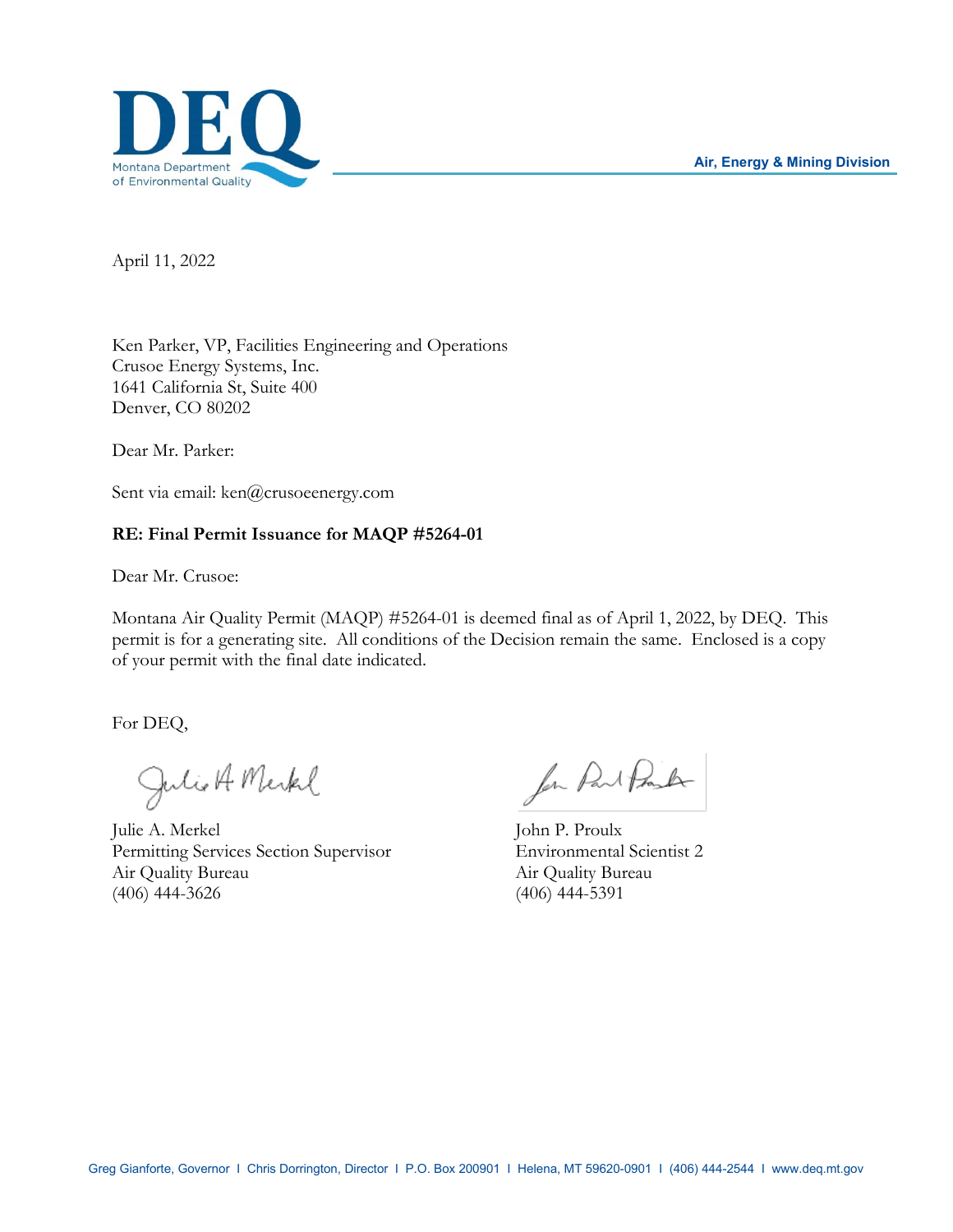# **Montana Department of Environmental Quality Air, Energy & Mining Division Air Quality Bureau**

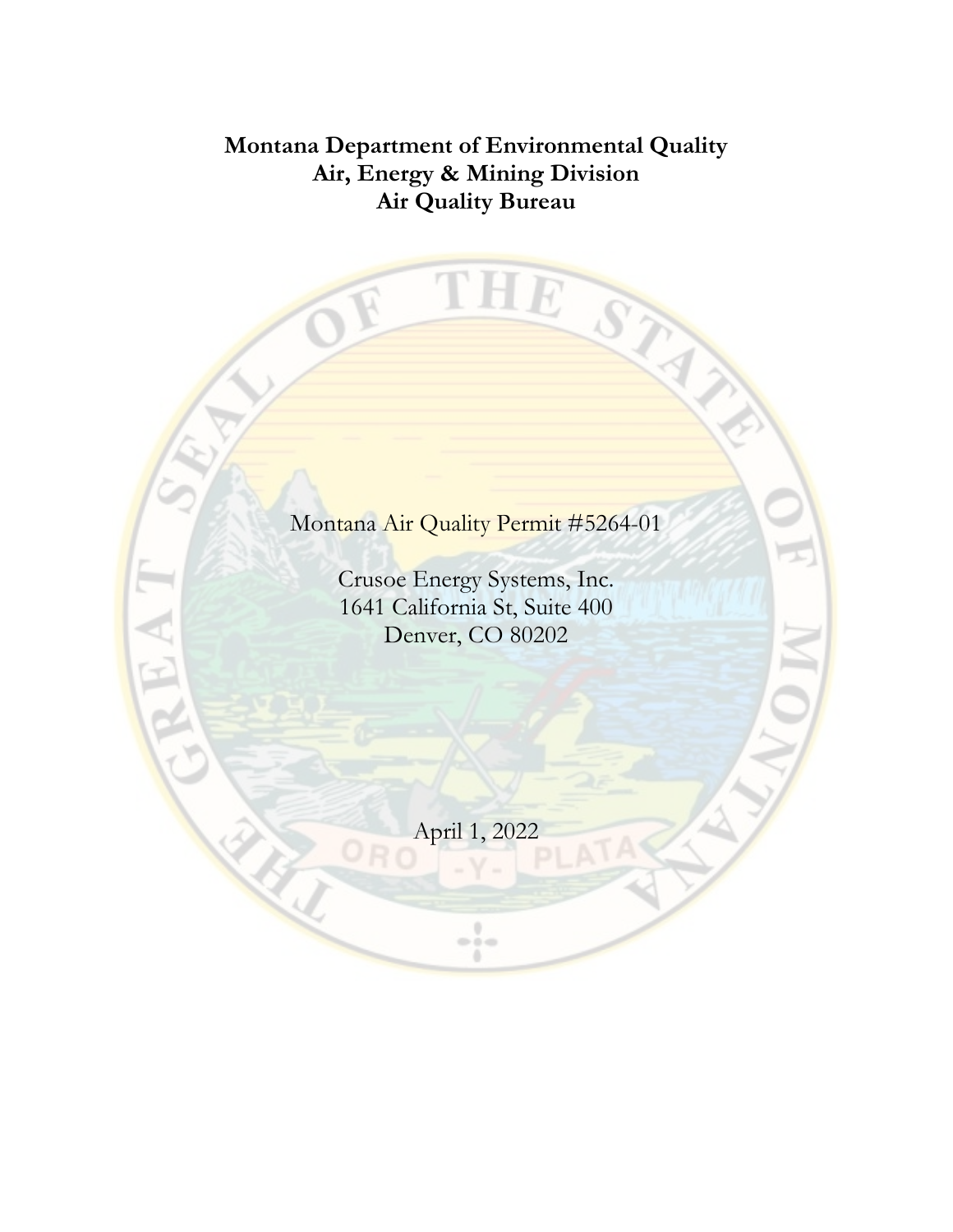#### MONTANA AIR QUALITY PERMIT

Issued To: Crusoe Energy Systems, Inc. MAQP: #5264-01 1641 California St. Suite 400 Received: 2/25/2022

Doris Pad Administrative Amendment (AA) Request Denver, CO 80202 Department's Decision on AA: 3/16/2022 Permit Final: 4/1/2022

A Montana Air Quality Permit (MAQP), with conditions, is hereby granted to Crusoe Energy Systems, Inc. (Crusoe), pursuant to Sections 75-2-204 and 211 of the Montana Code Annotated (MCA), as amended, and Administrative Rules of Montana (ARM) 17.8.740, *et seq*., as amended, for the following:

#### Section I: Permitted Facilities

A. Plant Location

This facility is located approximately 5.5 miles southwest of Bainville, Montana, in Section 15, Township 27 North, Range 57 East, in Roosevelt County, 48.1007°N, latitude and -104.329°W, longitude, and is known as the Doris Pad.

B. Current Permit Action

On February 25, 2022, the Montana Department of Environmental Quality – Air Quality Bureau (DEQ) received an Administrative Amendment request from Pinyon Environmental, Inc. on behalf of Crusoe to correct typographical errors.

#### Section II: Conditions and Limitations

- <span id="page-2-1"></span>A. Emission Limitations
	- 1. Crusoe shall not have on site more than ten (10) natural gas-fired generator engines (ARM 17.8.749).
	- 2. Emissions from each individual Waukesha 9394 GSI engine at the Doris Pad shall not exceed the following (ARM 17.8.752):

 $NO<sub>x</sub> - 0.15$  gr/bhp-hr  $CO - 0.30$  gr/bhp-hr  $VOC - 0.010 gr/bhp-hr$ 

- 3. Crusoe shall operate and maintain a non-selective catalytic reduction (NSCR) unit and an air/fuel ratio (AFR) controller within the parameters recommended by the equipment manufacturer on each Waukesha 9394 GSI engine (ARM 17.8.752).
- <span id="page-2-0"></span>4. Crusoe shall not cause or authorize emissions to be discharged into the outdoor atmosphere from any sources installed after November 23, 1968, that exhibit an opacity of 20% or greater averaged over 6 consecutive minutes (ARM 17.8.304).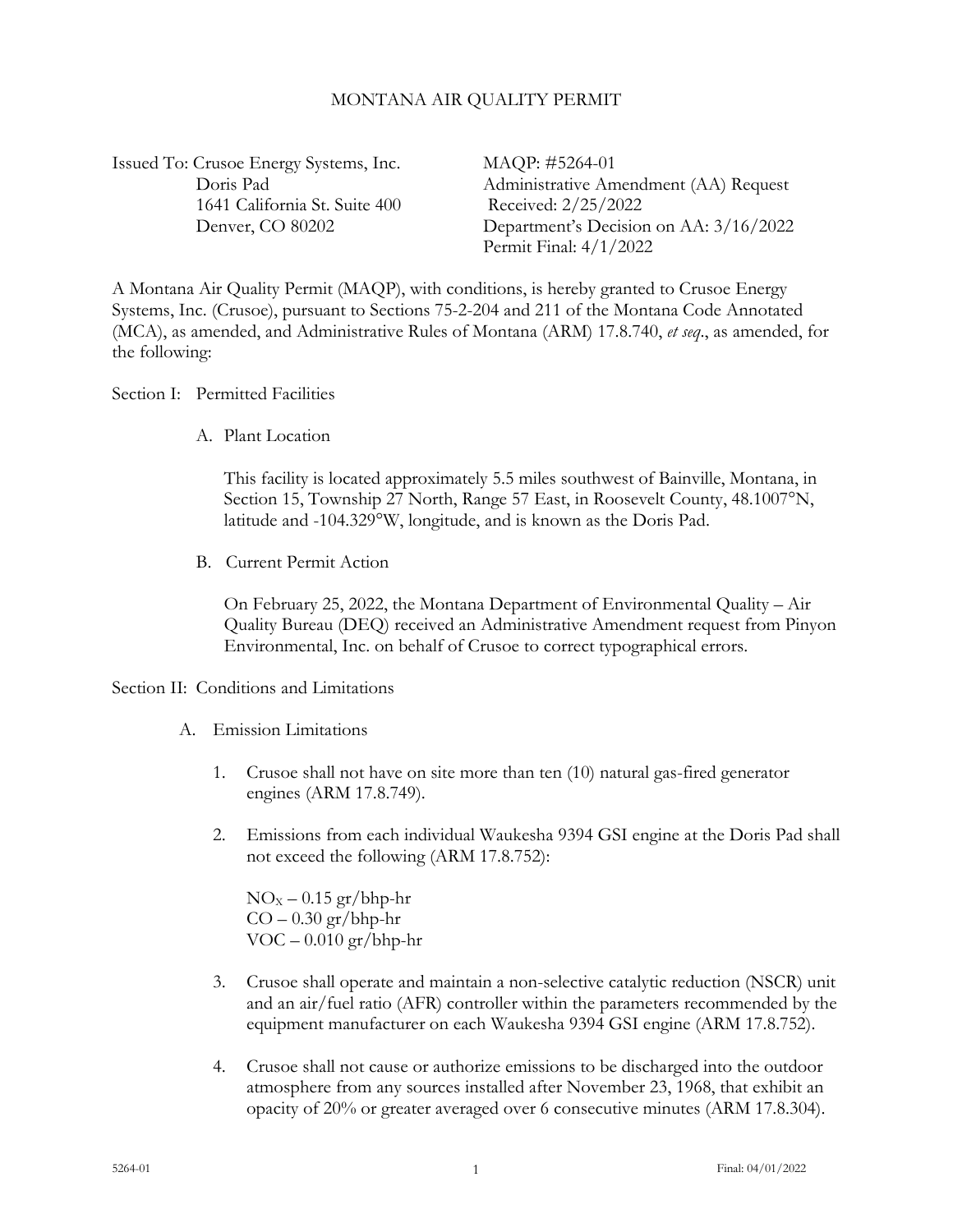- 5. Crusoe shall not cause or authorize the use of any street, road, or parking lot without taking reasonable precautions to control emissions of airborne particulate matter (ARM 17.8.308).
- 6. Crusoe shall treat all unpaved portions of the haul roads, access roads, parking lots, or general plant area with water and/or chemical dust suppressant as necessary to maintain compliance with the reasonable precaution limitation in Section II.A[.4](#page-2-0) (ARM 17.8.749).
- 7. Crusoe shall comply with all applicable standards and limitations, and the reporting, recordkeeping and notification requirements contained in Title 40 Code of Federal Regulations (CFR) 60, Subpart A, Subpart JJJJ, ARM 17.8.340 and 40 CFR 60, Subpart(s) A and JJJJ).
- 8. Crusoe shall comply with all applicable standards and limitations, and the reporting, recordkeeping and notification requirements contained in 40 CFR 63, Subpart A, Subpart ZZZZ (ARM 17.8.340 and 40 CFR 63, Subpart(s) A and ZZZZ).
- B. Testing Requirements
	- 1. Crusoe shall demonstrate compliance with the permit limits in Section II.A[.1](#page-2-1) via source testing within 180 days after equipment commencement. Source testing shall be conducted for  $NO<sub>x</sub>$ ,  $CO$ , and  $VO<sub>Cs</sub>$  simultaneously. Compliance test results are determined by the average of three 1-hour or longer runs. Results shall be submitted to DEQ to demonstrate compliance with the emission limitations in Section II.A[.2](#page-2-1) (ARM 17.8.105 and ARM 17.8.749).
	- 2. Following the calendar date of the initial compliance demonstration, compliance with the applicable emission limits shall be demonstrated via source testing for NOx, CO, and VOCs simultaneously within 8,760 operating hours or 3 years, whichever comes first. Source testing shall follow the applicable methods defined in 40 CFR 60 Subpart JJJJ, or equivalent methods as approved in writing by DEQ. Future compliance demonstration shall be required at this same frequency for each engine on site from the date of the last compliance demonstration (ARM 17.8.105, ARM 17.8.749, ARM 17.8.340, 40 CFR 60 Subpart JJJJ, and 40 CFR 60 Subpart KKKK).
	- 3. All compliance source tests shall conform to the requirements of the Montana Source Test Protocol and Procedures Manual (ARM 17.8.106).
	- 4. DEQ may require further testing (ARM 17.8.105).
- C. Operational Reporting Requirements
	- 1. Crusoe shall notify DEQ of any construction or improvement project conducted, pursuant to ARM 17.8.745, that would include the addition of a new emissions unit*,* change in control equipment, stack height, stack diameter, stack flow, stack gas temperature, source location, or fuel specifications, or would result in an increase in source capacity above its permitted operation.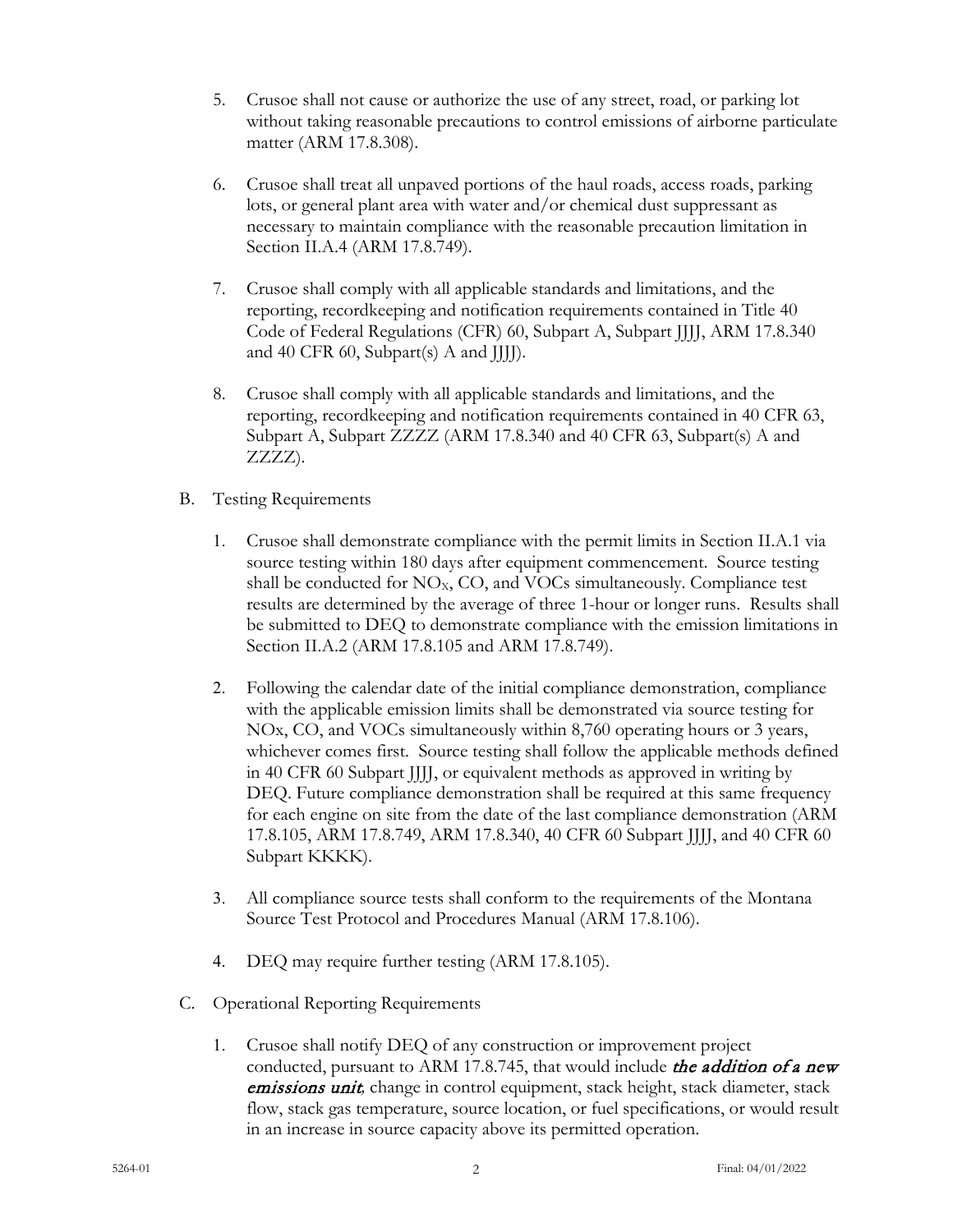The notice must be submitted to DEQ, in writing, 10 days prior to startup or use of the proposed de minimis change, or as soon as reasonably practicable in the event of an unanticipated circumstance causing the de minimis change and must include the information requested in ARM 17.8.745(l)(d) (ARM 17.8.745).

2. All records compiled in accordance with this permit must be maintained by Crusoe as a permanent business record for at least 5 years following the date of the measurement, must be available at the plant site for inspection by DEQ, and must be submitted to DEQ upon request. These records may be stored at a location other than the plant site upon approval by DEQ (ARM 17.8.749).

## D. Notification

1. Crusoe shall notify DEQ in writing of the date of commencement of operation of any emitting source within 30-days following the date of commencement.

## SECTION III: General Conditions

- A. Inspection Crusoe shall allow DEQ's representatives access to the source at all reasonable times for the purpose of making inspections or surveys, collecting samples, obtaining data, auditing any monitoring equipment such as Continuous Emission Monitoring Systems (CEMS) or Continuous Emission Rate Monitoring Systems (CERMS), or observing any monitoring or testing, and otherwise conducting all necessary functions related to this permit.
- B. Waiver The permit and the terms, conditions, and matters stated herein shall be deemed accepted if Crusoe fails to appeal as indicated below.
- C. Compliance with Statutes and Regulations Nothing in this permit shall be construed as relieving Crusoe of the responsibility for complying with any applicable federal or Montana statute, rule, or standard, except as specifically provided in ARM 17.8.740, *et seq*. (ARM 17.8.756).
- D. Enforcement Violations of limitations, conditions and requirements contained herein may constitute grounds for permit revocation, penalties, or other enforcement action as specified in Section 75-2-401, *et seq*., MCA.
- E. Appeals Any person or persons jointly or severally adversely affected by DEQ's decision may request, within 15 days after DEQ renders its decision, upon affidavit setting forth the grounds therefor, a hearing before the Board of Environmental Review (Board). A hearing shall be held under the provisions of the Montana Administrative Procedures Act. The filing of a request for a hearing does not stay DEQ's decision, unless the Board issues a stay upon receipt of a petition and a finding that a stay is appropriate under Section  $75-2-211(11)(b)$ , MCA. The issuance of a stay on a permit by the Board postpones the effective date of DEQ's decision until conclusion of the hearing and issuance of a final decision by the Board. If a stay is not issued by the Board, DEQ's decision on the application is final 16 days after DEQ's decision is made.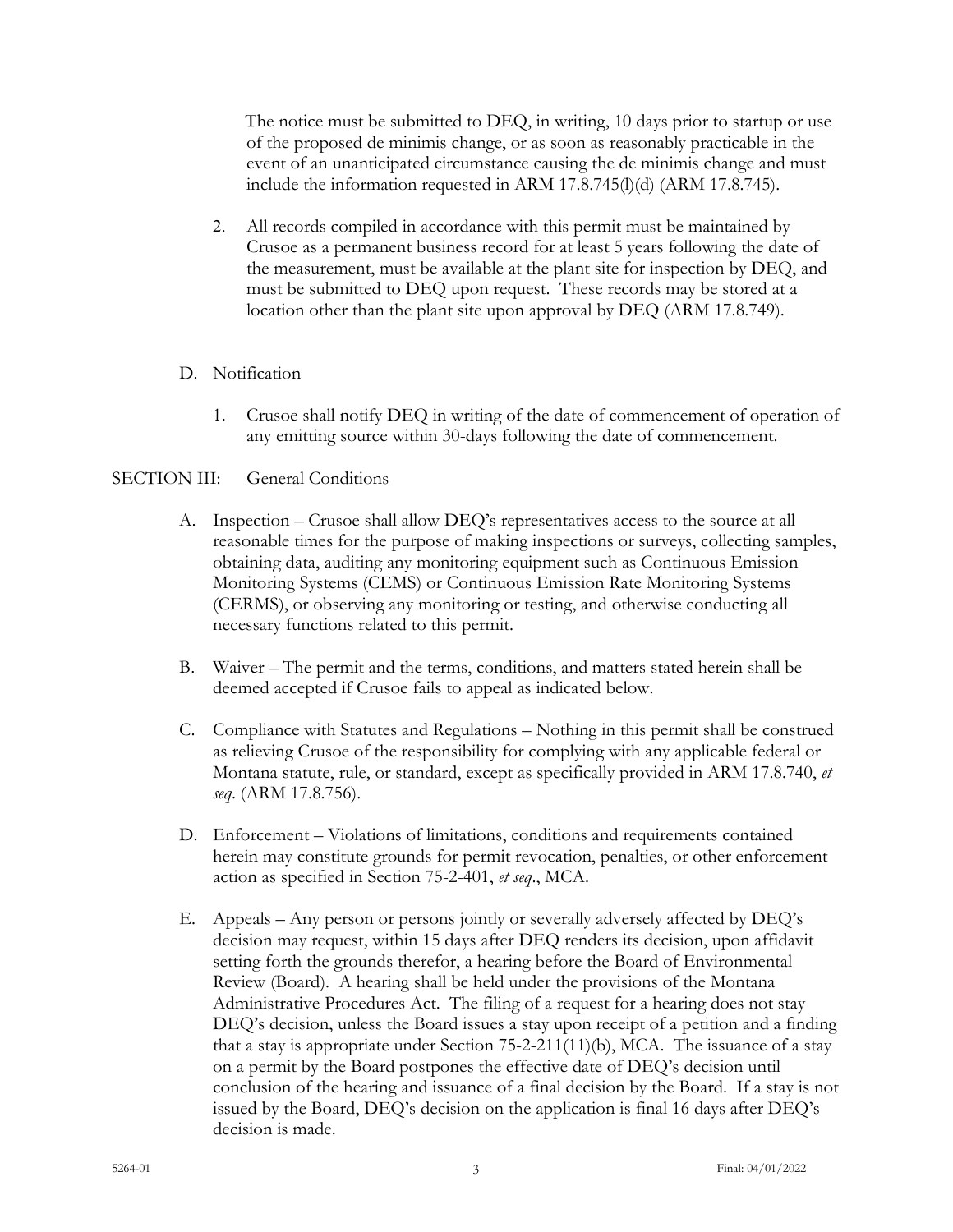- F. Permit Inspection As required by ARM 17.8.755, Inspection of Permit, a copy of the air quality permit shall be made available for inspection by DEQ at the location of the source.
- G. Permit Fee Pursuant to Section 75-2-220, MCA, failure to pay the annual operation fee by Crusoe may be grounds for revocation of this permit, as required by that section and rules adopted thereunder by the Board.
- H. Duration of Permit Construction or installation must begin, or contractual obligations entered into that would constitute substantial loss within 3 years of permit issuance and proceed with due diligence until the project is complete or the permit shall expire (ARM 17.8.762).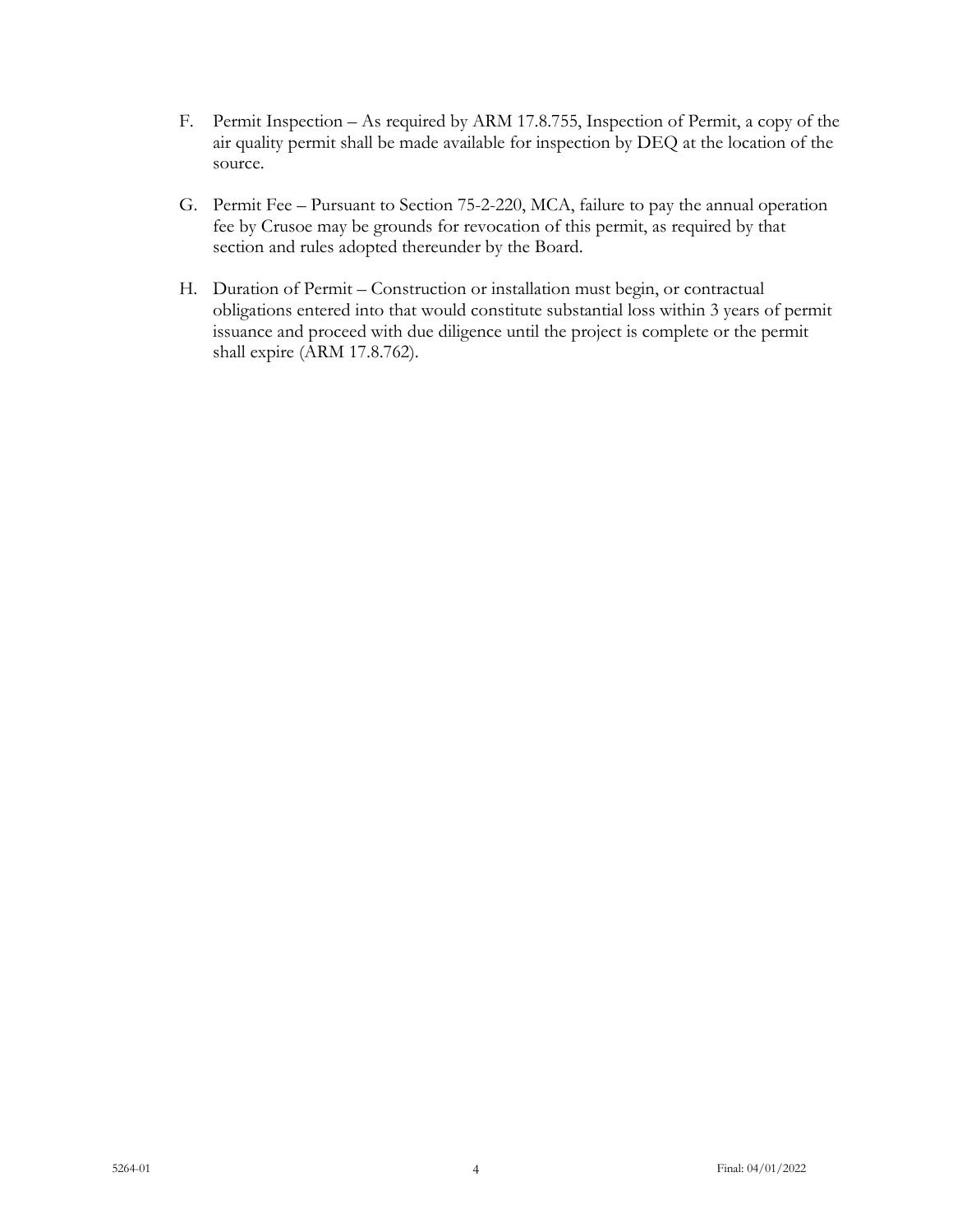## Montana Air Quality Permit (MAQP) Analysis Crusoe Energy Systems, Inc. – Doris Pad MAQP #5264-01

I. Introduction/Process Description

Crusoe Energy Systems, Inc., (Crusoe) proposes to operate generator engines at an existing oil and gas well. The facility is located 5.5 miles southwest of Bainville, Montana, in Section 15, Township 27 North, Range 57 East, in Roosevelt County, 48.100766°N, latitude and - 104.329879°W, longitude, and is known as the Doris Pad.

A. Permitted Equipment

Up to Ten (10) 2,500 brake horsepower (bhp) Waukesha 9394 GSI generator engines at the Doris Pad site.

#### B. Source Description

Crusoe operates up to ten (10) 2,500 bhp Waukesha 9394 GSI generator engines for the purpose of generating electricity to power local data farms. The engines will utilize well gas that would otherwise be flared to the atmosphere.

C. Permit History

On December 22, 2021, the Department of Environmental Quality (DEQ) issued Crusoe Energy Systems, Inc. the final **MAQP #5264-00**. This permit is for the operation of a generator site for data centers.

D. Current Permit Action

On February 25, 2022, DEQ received an Administrative Amendment request from Pinyon Environmental, Inc. on behalf of Crusoe Energy Systems, Inc. to correct typographical errors in Section III of the MAQP, more specifically, to change "Kraken Central Site" to "Doris Pad". The permit was also updated to reflect current naming conventions for DEQ. **MAQP #5264-01** replaces MAQP #5264-00.

E. Additional Information

Additional information, such as applicable rules and regulations, Best Available Control Technology (BACT)/Reasonably Available Control Technology (RACT) determinations, air quality impacts, and environmental assessments, is included in the analysis associated with each change to the permit.

II. Applicable Rules and Regulations

The following are partial explanations of some applicable rules and regulations that apply to the facility. The complete rules are stated in the Administrative Rules of Montana (ARM) and are available, upon request, from DEQ.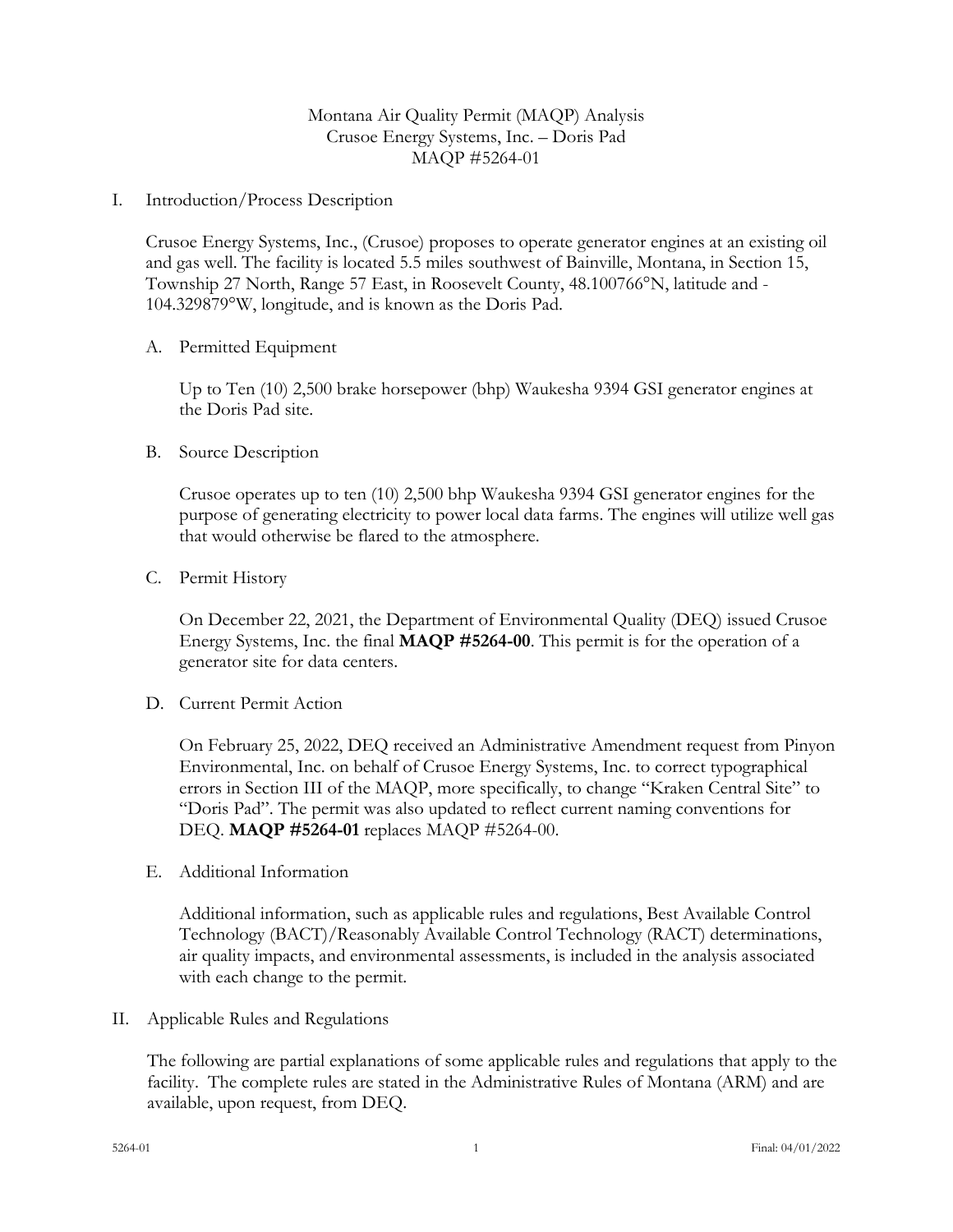Upon request, DEQ will provide references for location of complete copies of all applicable rules and regulations or copies where appropriate.

- A. ARM 17.8, Subchapter 1 General Provisions, including but not limited to:
	- 1. ARM 17.8.101 Definitions. This rule includes a list of applicable definitions used in this chapter, unless indicated otherwise in a specific subchapter.
	- 2. ARM 17.8.105 Testing Requirements. Any person or persons responsible for the emission of any air contaminant into the outdoor atmosphere shall, upon written request of DEQ, provide the facilities and necessary equipment (including instruments and sensing devices) and shall conduct tests, emission or ambient, for such periods of time as may be necessary using methods approved by DEQ.
	- 3. ARM 17.8.106 Source Testing Protocol. The requirements of this rule apply to any emission source testing conducted by DEQ, any source or other entity as required by any rule in this chapter, or any permit or order issued pursuant to this chapter, or the provisions of the Clean Air Act of Montana, 75-2-101, *et seq*., Montana Code Annotated (MCA).

Crusoe shall comply with the requirements contained in the Montana Source Test Protocol and Procedures Manual, including, but not limited to, using the proper test methods and supplying the required reports. A copy of the Montana Source Test Protocol and Procedures Manual is available from DEQ upon request.

- 4. ARM 17.8.110 Malfunctions. (2) DEQ must be notified promptly by telephone whenever a malfunction occurs that can be expected to create emissions in excess of any applicable emission limitation or to continue for a period greater than 4 hours.
- 5. ARM 17.8.111 Circumvention. (1) No person shall cause or permit the installation or use of any device or any means that, without resulting in reduction of the total amount of air contaminant emitted, conceals or dilutes an emission of air contaminant that would otherwise violate an air pollution control regulation. (2) No equipment that may produce emissions shall be operated or maintained in such a manner as to create a public nuisance.
- B. ARM 17.8, Subchapter 2 Ambient Air Quality, including, but not limited to the following:
	- 1. ARM 17.8.204 Ambient Air Monitoring
	- 2. ARM 17.8.210 Ambient Air Quality Standards for Sulfur Dioxide
	- 3. ARM 17.8.211 Ambient Air Quality Standards for Nitrogen Dioxide
	- 4. ARM 17.8.212 Ambient Air Quality Standards for Carbon Monoxide
	- 5. ARM 17.8.213 Ambient Air Quality Standard for Ozone
	- 6. ARM 17.8.214 Ambient Air Quality Standard for Hydrogen Sulfide
	- 7. ARM 17.8.220 Ambient Air Quality Standard for Settled Particulate Matter
	- 8. ARM 17.8.221 Ambient Air Quality Standard for Visibility
	- 9. ARM 17.8.222 Ambient Air Quality Standard for Lead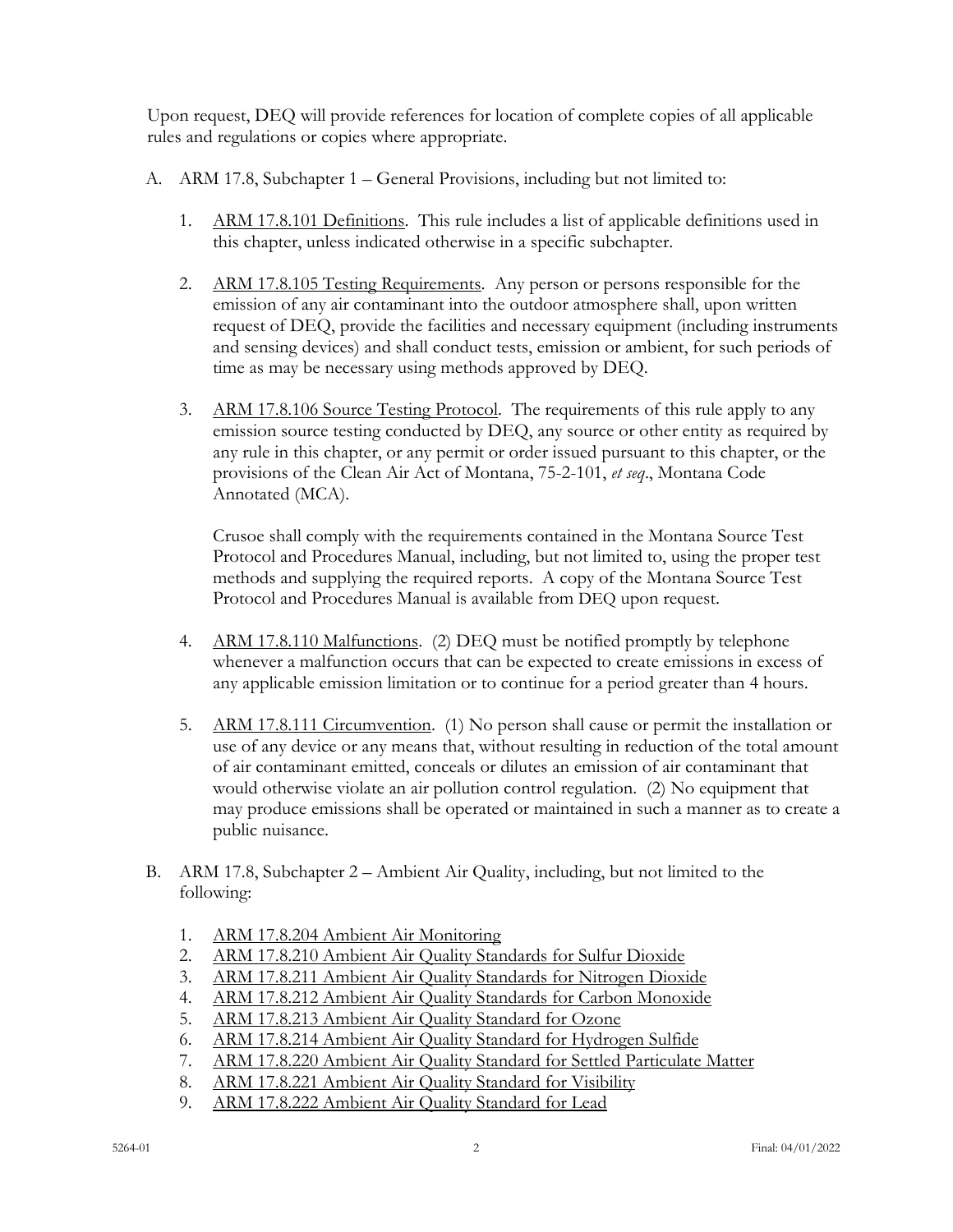- 10. ARM 17.8.223 Ambient Air Quality Standard for PM<sub>10</sub>
- 11. ARM 17.8.230 Fluoride in Forage

Crusoe must maintain compliance with the applicable ambient air quality standards.

- C. ARM 17.8, Subchapter 3 Emission Standards, including, but not limited to:
	- 1. ARM 17.8.304 Visible Air Contaminants. This rule requires that no person may cause or authorize emissions to be discharged into the outdoor atmosphere from any source installed after November 23, 1968, that exhibit an opacity of 20% or greater averaged over 6 consecutive minutes.
	- 2. ARM 17.8.308 Particulate Matter, Airborne. (1) This rule requires an opacity limitation of less than 20% for all fugitive emission sources and that reasonable precautions be taken to control emissions of airborne particulate matter.

(2) Under this rule, Crusoe shall not cause or authorize the use of any street, road, or parking lot without taking reasonable precautions to control emissions of airborne particulate matter.

- 3. ARM 17.8.309 Particulate Matter, Fuel Burning Equipment. This rule requires that no person shall cause, allow, or permit to be discharged into the atmosphere particulate matter caused by the combustion of fuel in excess of the amount determined by this rule.
- 4. ARM 17.8.310 Particulate Matter, Industrial Process. This rule requires that no person shall cause, allow, or permit to be discharged into the atmosphere particulate matter in excess of the amount set forth in this rule.
- 5. ARM 17.8.316 Incinerators. This rule requires that no person may cause or authorize emissions to be discharged into the outdoor atmosphere from any incinerator, particulate matter in excess of 0.10 grains per standard cubic foot of dry flue gas, adjusted to 12% carbon dioxide and calculated as if no auxiliary fuel had been used. Further, no person shall cause or authorize to be discharged into the outdoor atmosphere from any incinerator emissions that exhibit an opacity of 10% or greater averaged over 6 consecutive minutes.
- 6. ARM 17.8.322 Sulfur Oxide Emissions--Sulfur in Fuel. This rule requires that no person shall burn liquid, solid, or gaseous fuel in excess of the amount set forth in this rule.
- 7. ARM 17.8.324 Hydrocarbon Emissions--Petroleum Products. (3) No person shall load or permit the loading of gasoline into any stationary tank with a capacity of 250 gallons or more from any tank truck or trailer, except through a permanent submerged fill pipe, unless such tank is equipped with a vapor loss control device as described in (1) of this rule.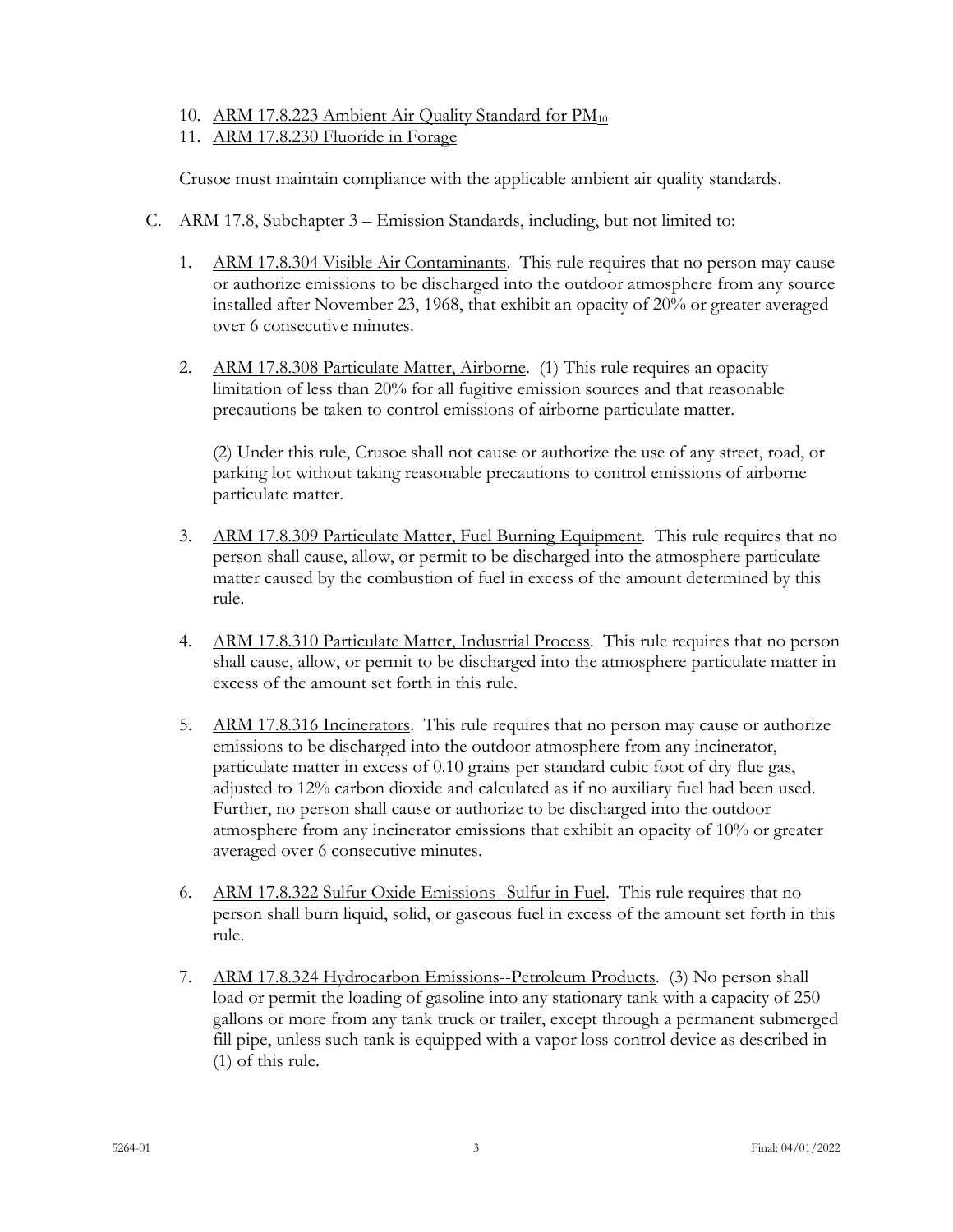- 8. ARM 17.8.340 Standard of Performance for New Stationary Sources and Emission Guidelines for Existing Sources. This rule incorporates, by reference, 40 CFR Part 60, Standards of Performance for New Stationary Sources (NSPS). Crusoe is considered an NSPS affected facility under 40 CFR Part 60 and is subject to the requirements of the following subparts.
	- a.  $40$  CFR 60, Subpart A General Provisions apply to all equipment or facilities subject to an NSPS Subpart as listed below:
	- b. 40 CFR 60, Subpart JJJJ Standards of Performance for Stationary Spark Ignition Internal Combustion Engines. The proposed engines will be ordered after June 12, 2006, and manufactured after either July 1, 2007, and July 2, 2008, as applicable based on horsepower. Therefore, the engines operated at this facility are subject to this regulation.
- 10. ARM 17.8.342 Emission Standards for Hazardous Air Pollutants for Source Categories. The source, as defined and applied in 40 CFR Part 63, shall comply with the requirements of 40 CFR Part 63, as listed below:
	- a. 40 CFR 63, Subpart  $A -$ General Provisions apply to all equipment or facilities subject to a NESHAP Subpart as listed below:
	- b. 40 CFR 63, Subpart ZZZZ National Emissions Standards for Hazardous Air Pollutants for Stationary Reciprocating Internal Combustion Engines. Subpart ZZZZ applies to the new reciprocating engines but compliance with Subpart ZZZZ is demonstrated by compliance with 40 CFR 60 Subpart JJJJ.
- D. ARM 17.8, Subchapter 5 Air Quality Permit Application, Operation, and Open Burning Fees, including, but not limited to:
	- 1. ARM 17.8.504 Air Quality Permit Application Fees. This rule requires that an applicant submit an air quality permit application fee concurrent with the submittal of an air quality permit application. A permit application is incomplete until the proper application fee is paid to DEQ. A permit fee is not required for the current permit action because the permit action is considered an administrative change.
	- 2. ARM 17.8.505 Air Quality Operation Fees. An annual air quality operation fee must, as a condition of continued operation, be submitted to DEQ by each source of air contaminants holding an air quality permit (excluding an open burning permit) issued by DEQ. The air quality operation fee is based on the actual or estimated actual amount of air pollutants emitted during the previous calendar year.

An air quality operation fee is separate and distinct from an air quality permit application fee. The annual assessment and collection of the air quality operation fee, described above, shall take place on a calendar-year basis. DEQ may insert into any final permit issued after the effective date of these rules, such conditions as may be necessary to require the payment of an air quality operation fee on a calendar-year basis, including provisions that prorate the required fee amount.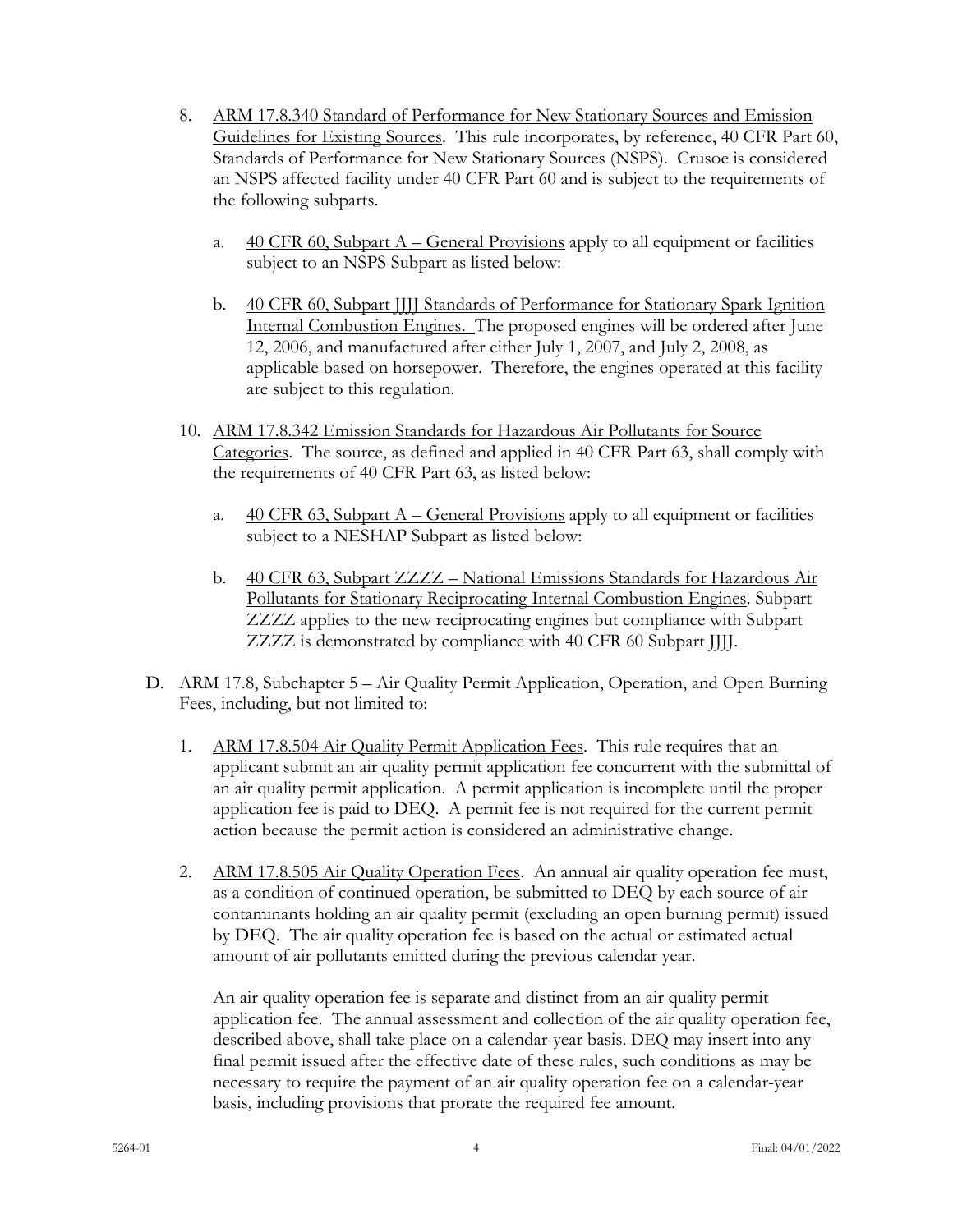- E. ARM 17.8, Subchapter 7 Permit, Construction, and Operation of Air Contaminant Sources, including, but not limited to:
	- 1. ARM 17.8.740 Definitions. This rule is a list of applicable definitions used in this chapter, unless indicated otherwise in a specific subchapter.
	- 2. ARM 17.8.743 Montana Air Quality Permits--When Required. This rule requires a person to obtain an air quality permit or permit modification to construct, modify, or use any air contaminant sources that have the potential to emit (PTE) greater than 25 tons per year of any pollutant. Crusoe has a PTE greater than 25 tons per year of Oxides of Nitrogen (NOx) and Carbon Monoxide (CO); therefore, an air quality permit is required.
	- 3. ARM 17.8.744 Montana Air Quality Permits--General Exclusions. This rule identifies the activities that are not subject to the Montana Air Quality Permit program.
	- 4. ARM 17.8.745 Montana Air Quality Permits--Exclusion for De Minimis Changes. This rule identifies the de minimis changes at permitted facilities that do not require a permit under the Montana Air Quality Permit Program.
	- 5. ARM 17.8.748 New or Modified Emitting Units--Permit Application Requirements. (1) This rule requires that a permit application be submitted prior to installation, modification, or use of a source. A permit application was not required for the current permit action because the permit change is considered an administrative amendment. (7) This rule requires that the applicant notify the public by means of legal publication in a newspaper of general circulation in the area affected by the application for a permit. An affidavit of publication of public notice was not required for the current permit action because the permit change is considered an administrative permit change.
	- 6. ARM 17.8.749 Conditions for Issuance or Denial of Permit. This rule requires that the permits issued by DEQ must authorize the construction and operation of the facility or emitting unit subject to the conditions in the permit and the requirements of this subchapter. This rule also requires that the permit must contain any conditions necessary to assure compliance with the Federal Clean Air Act (FCAA), the Clean Air Act of Montana, and rules adopted under those acts.
	- 7. ARM 17.8.752 Emission Control Requirements. This rule requires a source to install the maximum air pollution control capability that is technically practicable and economically feasible, except that BACT shall be utilized. The required BACT analysis is included in Section III of this permit analysis.
	- 8. ARM 17.8.755 Inspection of Permit. This rule requires that air quality permits shall be made available for inspection by DEQ at the location of the source.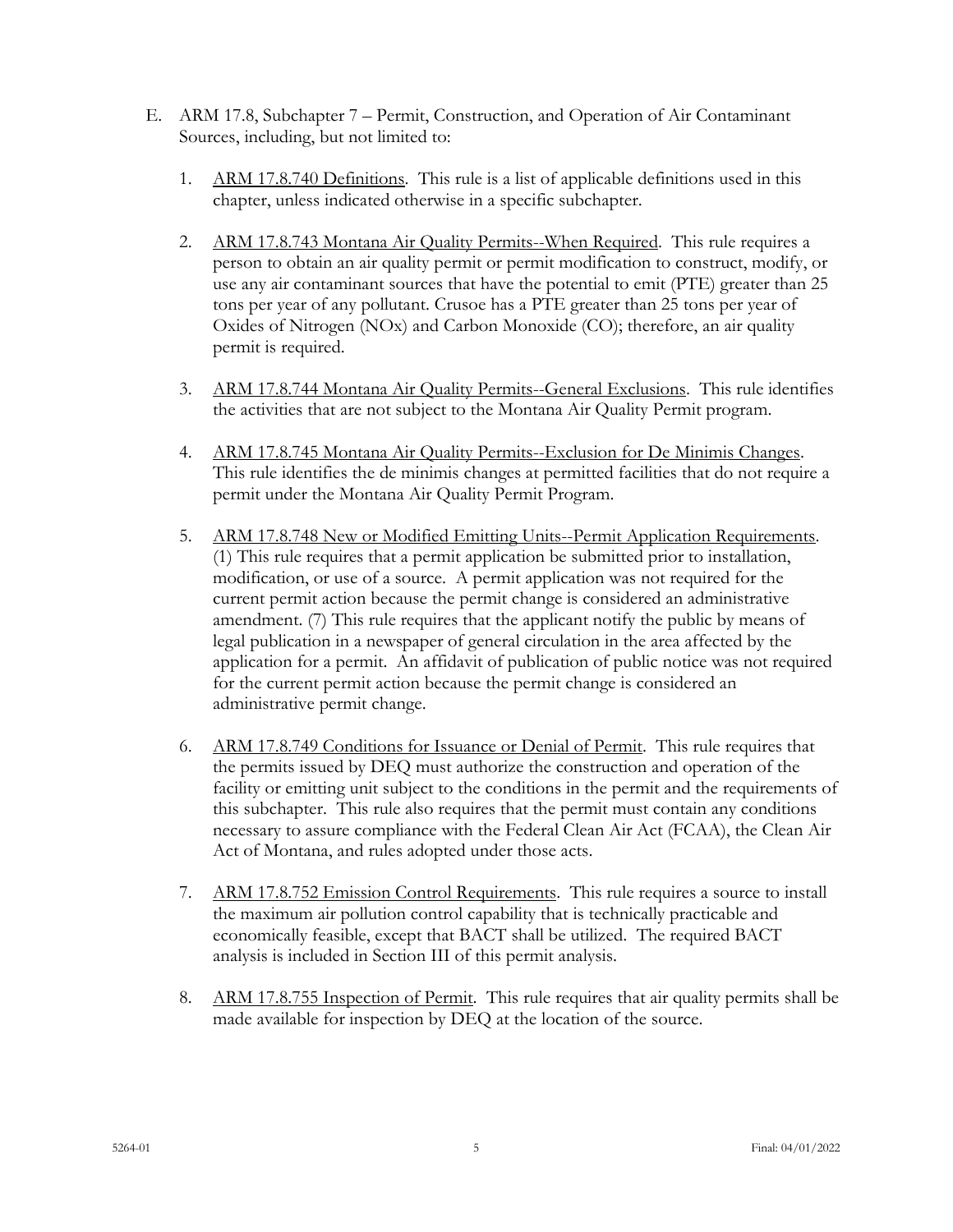- 9. ARM 17.8.756 Compliance with Other Requirements. This rule states that nothing in the permit shall be construed as relieving Crusoe of the responsibility for complying with any applicable federal or Montana statute, rule, or standard, except as specifically provided in ARM 17.8.740, *et seq*.
- 10. ARM 17.8.759 Review of Permit Applications. This rule describes DEQ's responsibilities for processing permit applications and making permit decisions on those permit applications that do not require the preparation of an environmental impact statement.
- 11. ARM 17.8.760 Additional Review of Permit Applications. This rule describes DEQ's responsibilities for processing permit applications and making permit decisions on those applications that require an environmental impact statement.
- 12. ARM 17.8.762 Duration of Permit. An air quality permit shall be valid until revoked or modified, as provided in this subchapter, except that a permit issued prior to construction of a new or modified source may contain a condition providing that the permit will expire unless construction is commenced within the time specified in the permit, which in no event may be less than 1 year after the permit is issued.
- 13. ARM 17.8.763 Revocation of Permit. An air quality permit may be revoked upon written request of the permittee, or for violations of any requirement of the Clean Air Act of Montana, rules adopted under the Clean Air Act of Montana, the FCAA, rules adopted under the FCAA, or any applicable requirement contained in the Montana State Implementation Plan (SIP).
- 14. ARM 17.8.764 Administrative Amendment to Permit. An air quality permit may be amended for changes in any applicable rules and standards adopted by the Board of Environmental Review (Board) or changed conditions of operation at a source or stack that do not result in an increase of emissions as a result of those changed conditions. The owner or operator of a facility may not increase the facility's emissions beyond permit limits unless the increase meets the criteria in ARM 17.8.745 for a de minimis change not requiring a permit, or unless the owner or operator applies for and receives another permit in accordance with ARM 17.8.748, ARM 17.8.749, ARM 17.8.752, ARM 17.8.755, and ARM 17.8.756, and with all applicable requirements in ARM Title 17, Chapter 8, Subchapters 8, 9, and 10.
- 15. ARM 17.8.765 Transfer of Permit. This rule states that an air quality permit may be transferred from one person to another if written notice of intent to transfer, including the names of the transferor and the transferee, is sent to DEQ.
- 16. ARM 17.8.770 Additional Requirements for Incinerators. This rule specifies the additional information that must be submitted to DEQ for incineration facilities subject to 75-2-215, Montana Code Annotated (MCA).
- 17. ARM 17.8.771 Mercury Emission Standards for Mercury-Emitting Generating Units. This rule identifies mercury emission limitation requirements, mercury control strategy requirements, and application requirements for mercury-emitting generating units.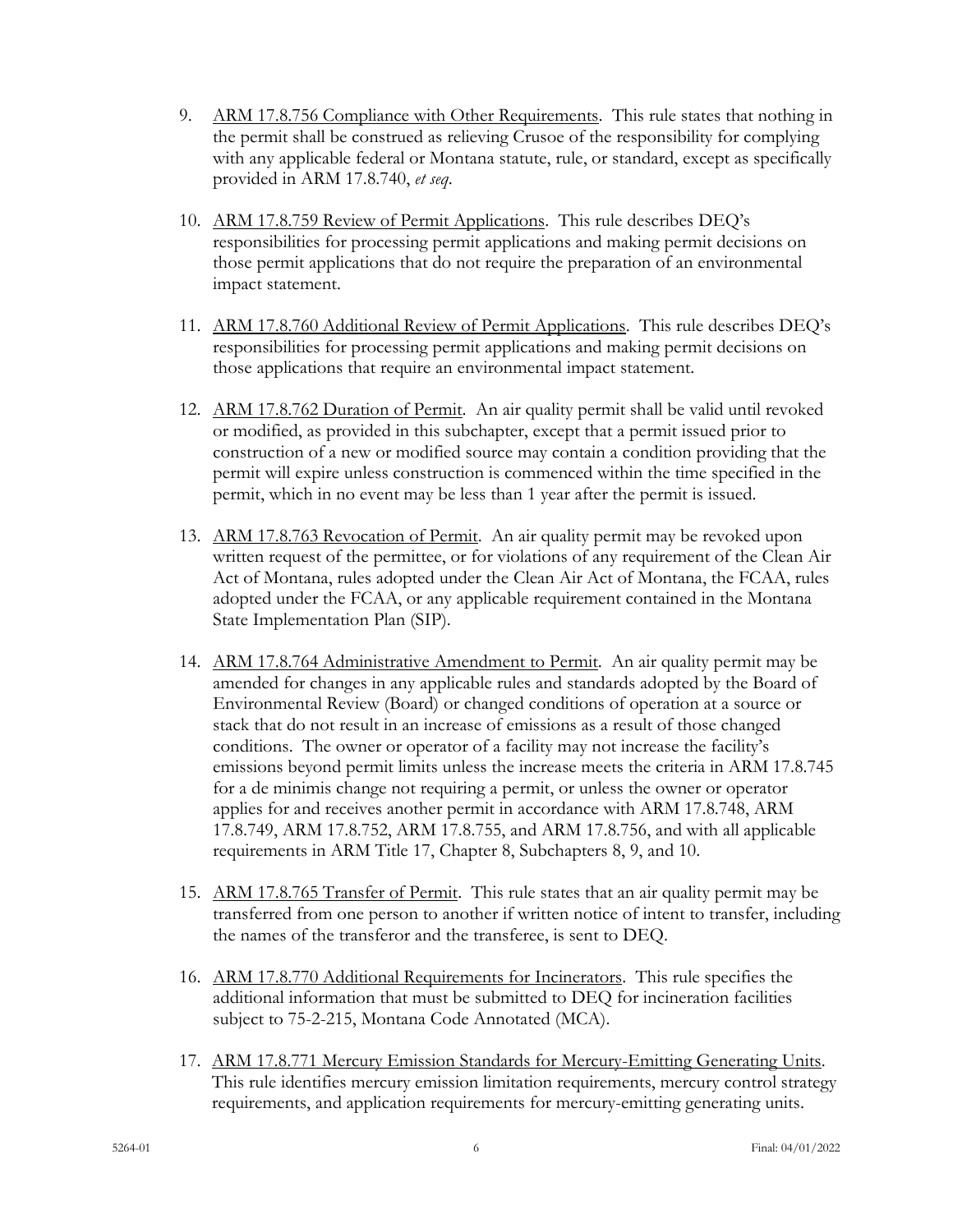- F. ARM 17.8, Subchapter 8 Prevention of Significant Deterioration of Air Quality, including, but not limited to:
	- 1. ARM 17.8.801 Definitions. This rule is a list of applicable definitions used in this subchapter.
	- 2. ARM 17.8.818 Review of Major Stationary Sources and Major Modifications--Source Applicability and Exemptions. The requirements contained in ARM 17.8.819 through ARM 17.8.827 shall apply to any major stationary source and any major modification, with respect to each pollutant subject to regulation under the FCAA that it would emit, except as this subchapter would otherwise allow.

This facility is not a major stationary source because this facility is not a listed source and the facility's PTE is below 250 tons per year of any pollutant (excluding fugitive emissions).

- G. ARM 17.8, Subchapter 12 Operating Permit Program Applicability, including, but not limited to:
	- 1. ARM 17.8.1201 Definitions. (23) Major Source under Section 7412 of the FCAA is defined as any source having:
		- a. PTE > 100 tons/year of any pollutant;
		- b. PTE  $> 10$  tons/year of any one hazardous air pollutant (HAP), PTE  $> 25$ tons/year of a combination of all HAPs, or lesser quantity as DEQ may establish by rule; or
		- c. PTE  $> 70$  tons/year of particulate matter with an aerodynamic diameter of 10 microns or less  $(PM_{10})$  in a serious  $PM_{10}$  nonattainment area.
	- 2. ARM 17.8.1204 Air Quality Operating Permit Program. (1) Title V of the FCAA amendments of 1990 requires that all sources, as defined in ARM 17.8.1204(1), obtain a Title V Operating Permit. In reviewing and issuing MAQP #5264-01 for Doris Pad, the following conclusions were made:
		- a. The facility's PTE is less than 100 tons/year for any pollutant.
		- b. The facility's PTE is less than 10 tons/year for any one HAP and less than 25 tons/year for all HAPs.
		- c. This source is not located in a serious  $PM_{10}$  nonattainment area.
		- d. This facility is subject to current NSPS (40 CFR 60, Subparts A and JJJJ).
		- e. This facility is subject to current NESHAP (40 CFR 63, Subparts A and ZZZZ).
		- f. This source is not a Title IV affected source.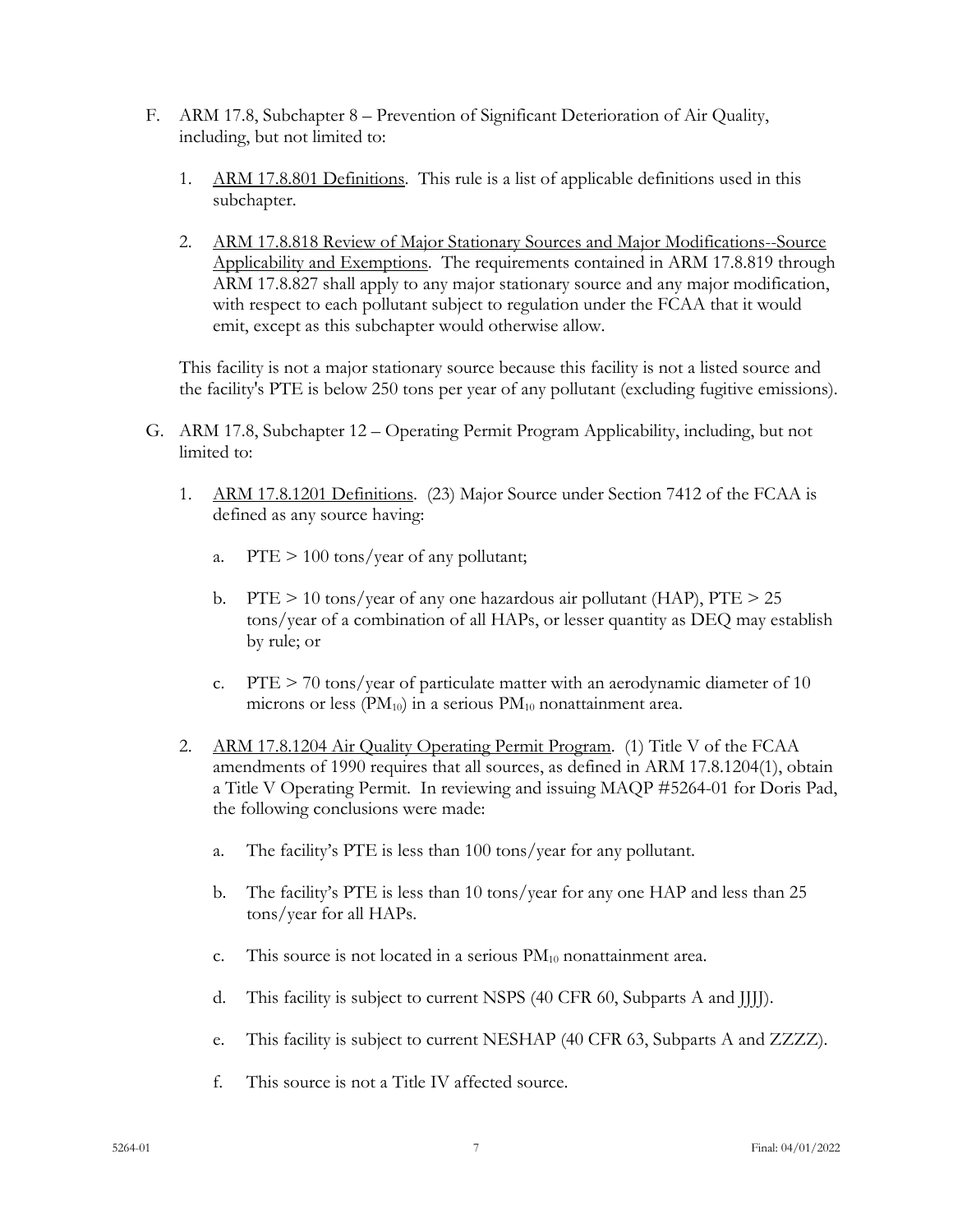- g. This source is not a solid waste combustion unit.
- h. This source is not an EPA designated Title V source.

Based on these facts, DEQ determined that Doris Pad will be a minor source of emissions as defined under Title V. However, if minor sources subject to NSPS are required to obtain a Title V Operating Permit, Crusoe will be required to obtain a Title V Operating Permit for Doris Pad.

III. BACT Determination

A BACT determination is required for each new or modified source. Crusoe shall install on the new or modified source the maximum air pollution control capability, which is technically practicable and economically feasible, except that BACT shall be utilized.

A BACT analysis was not required for the current permit action because the current permit action is considered an administrative permit action.

IV. Emission Inventory

| <b>CONTROLLED</b>           | tons/vear |           |                   |       |       |      |                 |             |
|-----------------------------|-----------|-----------|-------------------|-------|-------|------|-----------------|-------------|
| <b>Emission Source</b>      | PM        | $PM_{10}$ | PM <sub>2.5</sub> | NOx   | CO    | voc  | SO <sub>2</sub> | <b>HAPs</b> |
| 2,500 bhp Compressor Engine |           |           |                   |       |       |      |                 |             |
| (combined)                  | 6.64      | 16.64     | 16.64             | 36.21 | 72.42 | 2.41 | 3.50            | 10.51       |
| <b>Total Emissions</b>      | 16.64     | 16.64     | 16.64             | 36.21 | 72.42 | 2.41 | 3.50            | 10.51       |

Calculations:

#### **Waukesha Engine(s)**

| Note: Emissions are based on the power output of the engine (10 hp).                                      |          |                 |
|-----------------------------------------------------------------------------------------------------------|----------|-----------------|
| Operational Capacity of Engine $= 10$ engines                                                             | 10       | engines         |
| Brake horsepower                                                                                          | 25000    | hp              |
| Pounds per gram                                                                                           | 0.002204 | lb/gr           |
| Hours of Operation = $8,760.00$ hr/yr                                                                     | 8760     | hr/yr           |
|                                                                                                           |          |                 |
| PM Emissions:                                                                                             |          |                 |
| PM Emissions = $16.64$ ton/yr (Assume all PM < $1.0$ um)                                                  | 16.64    | ton/vr          |
|                                                                                                           |          |                 |
| PM-10 Emissions:                                                                                          |          |                 |
| Emission Factor = $0.38$ lb/hr (BACT)                                                                     | 0.38     | lb/hr           |
| Calculation: ((10 engines) * (8,760 hr/yr) * (0.38 lb/hr) * (8,760 hr/yr) * (ton/2000 lb) = 16.644 ton/yr | 16.64    | ton/yr          |
|                                                                                                           |          |                 |
| PM2.5 Emissions                                                                                           |          |                 |
| Emission Factor = $0.38$ lb/hr (BACT)                                                                     | 0.38     | lb/hr           |
| Calculation: ((10 engines) * (8,760 hr/yr) * (0.38 lb/hr) * (8,760 hr/yr) * (ton/2000 lb) = 16.644 ton/yr | 16.64    | ton/yr          |
|                                                                                                           |          |                 |
| <b>NO<sub>x</sub></b> Emissions:                                                                          |          |                 |
| Emission Factor = $0.15$ gr/bhp*hr (BACT)                                                                 | 0.15     | $gr/bhp*h$<br>r |
|                                                                                                           |          |                 |
|                                                                                                           |          |                 |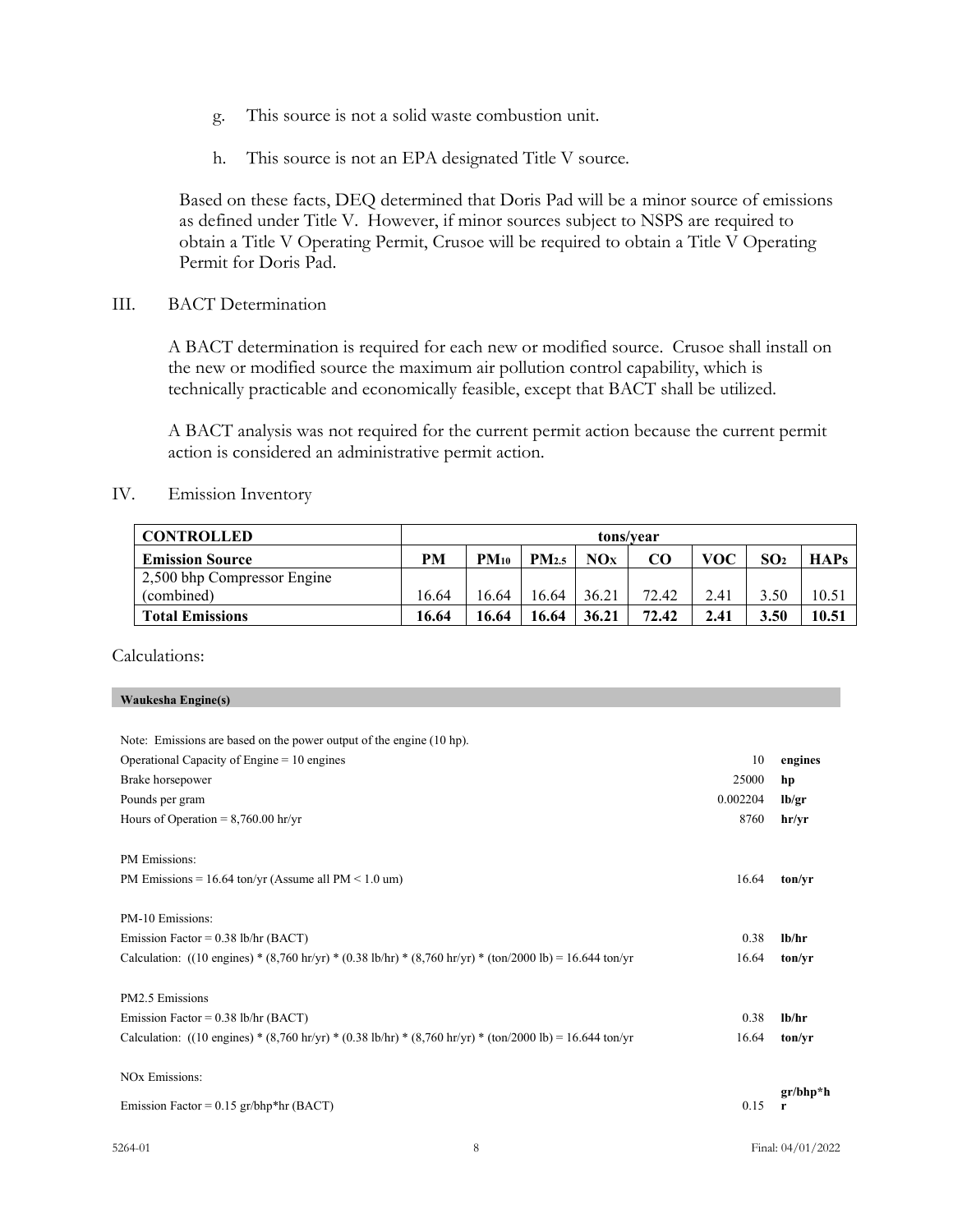| Calculation: $((0.15 \text{ gr/bhp*hr}) * (25,000 \text{ hp}) * (8,760 \text{ hr/yr}) * (0.0022 \text{ lb/gr}) * (8,760 \text{ hr/yr}) * (ton/2000 \text{ lb}) =$<br>$36.21$ ton/yr                                                                             | 36.21         | ton/vr                       |
|-----------------------------------------------------------------------------------------------------------------------------------------------------------------------------------------------------------------------------------------------------------------|---------------|------------------------------|
| CO Emissions:<br>Emission Factor = $0.3$ gr/bhp*hr (BACT)<br>Calculation: $((0.30 \text{ gr/bhp*hr}) * (25,000 \text{ hp}) * (8,760 \text{ hr/yr}) * (0.0022 \text{ lb/gr}) * (8,760 \text{ hr/yr}) * (ton/2000 \text{ lb}) =$<br>$72.42$ ton/yr                | 0.3<br>72.42  | $gr/bhp*h$<br>r<br>ton/vr    |
| <b>VOC Emissions:</b><br>Emission Factor = $0.01$ gr/bhp*hr (BACT)<br>Calculation: $((0.01 \text{ gr/bhp*hr}) * (25,000 \text{ hp}) * (8,760 \text{ hr/yr}) * (0.0022 \text{ lb/gr}) * (8,760 \text{ hr/yr}) * (\text{ton}/2000 \text{ lb}) =$<br>$2.41$ ton/yr | 0.01<br>2.41  | $gr/bhp*h$<br>r<br>ton/vr    |
| $SOx$ Emissions:<br>Emission Factor = $0.08$ lb/hr (BACT)<br>Calculation: ((10 engines) * (8,760 hr/yr) * (0.08 lb/hr) * (8,760 hr/yr) * (ton/2000 lb) = 3.504 ton/yr                                                                                           | 0.08<br>3.50  | $1h$ /hr<br>ton/yr           |
| <b>HAPs Emissions</b><br>Emission Factor = $0.24$ lb/hr<br>Calculation: ((10 engines) * $(8,760 \text{ hr/yr})$ * $(0.24 \text{ lb/hr})$ * $(8,760 \text{ hr/yr})$ * $(\text{ton}/2000 \text{ lb}) = 0.000 \text{ ton/yr}$                                      | 0.24<br>10.51 | 1 <sub>h</sub> /hr<br>ton/yr |

V. Existing Air Quality

Roosevelt County is currently designated as attainment/unclassifiable for all pollutants.

VI. Ambient Air Impact Analysis

DEQ determined, based on amount of allowable emission, that the impacts from this permitting action will be minor. DEQ believes it will not cause or contribute to a violation of any ambient air quality standard.

- VII. DEQ has determined that there will be no impacts from this permitting action because this permitting action is considered an administrative action. Therefore, DEQ believes this action will not cause or contribute to a violation of any ambient air quality standards.
- VIII. Taking or Damaging Implication Analysis

As required by 2-10-105, MCA, DEQ conducted the following private property taking and damaging assessment.

| <b>YES</b> | N <sub>O</sub> |                                                                                              |
|------------|----------------|----------------------------------------------------------------------------------------------|
| X          |                | 1. Does the action pertain to land or water management or environmental regulation           |
|            |                | affecting private real property or water rights?                                             |
|            | Χ              | 2. Does the action result in either a permanent or indefinite physical occupation of private |
|            |                | property?                                                                                    |
|            | Χ              | 3. Does the action deny a fundamental attribute of ownership? (ex.: right to exclude others, |
|            |                | disposal of property)                                                                        |
|            |                | 4. Does the action deprive the owner of all economically viable uses of the property?        |